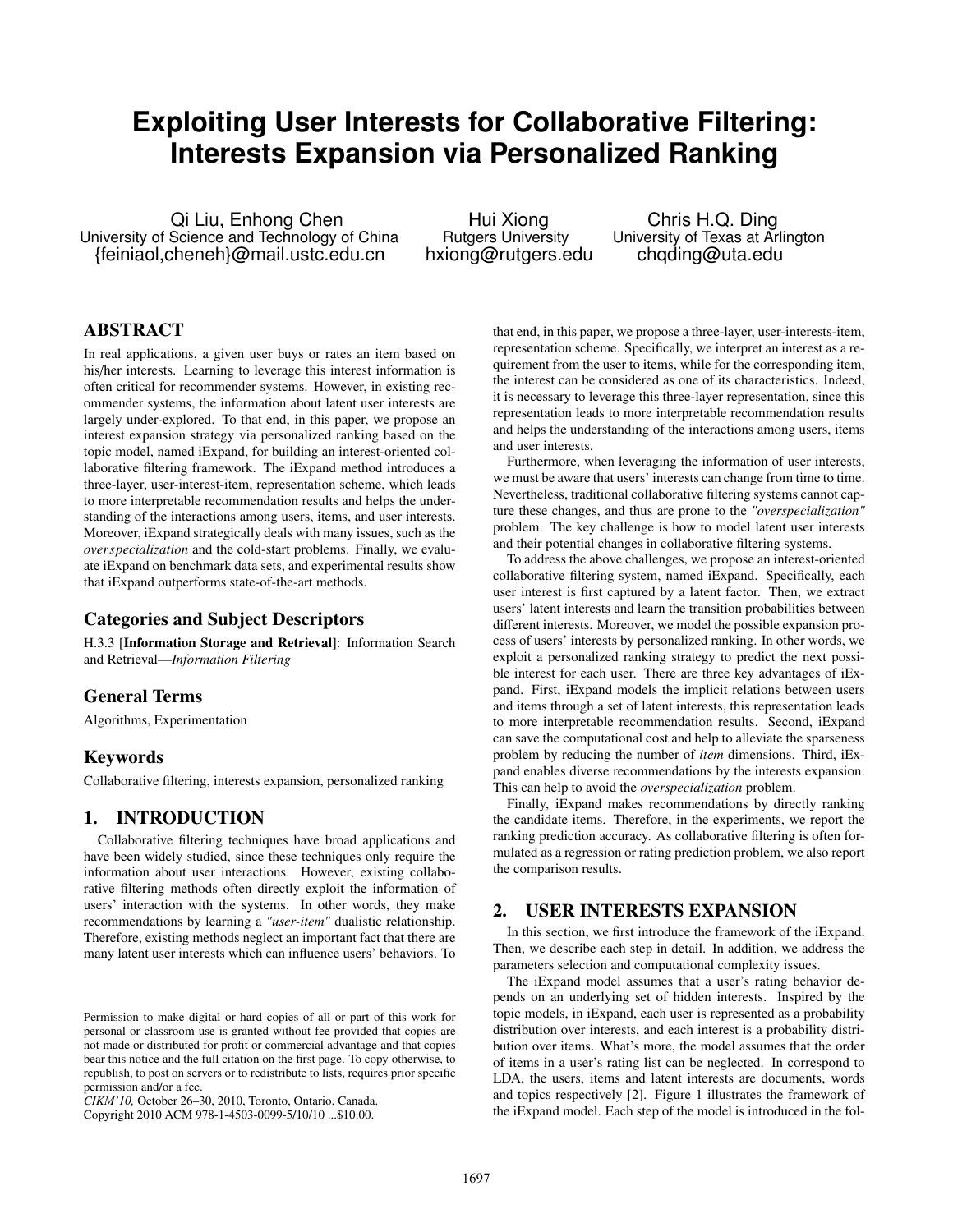

Figure 1: The Framework of the iExpand Model. Gray arrows shows the general process of the model, while blue arrows shows the procedure of online recommendations.

lowing subsections. Table 1 lists all mathematical notations used in the paper.

Table 1: Mathematical Notations.

| Table 1: Mathematical Notations. |                                                                                                                        |  |  |  |  |  |  |
|----------------------------------|------------------------------------------------------------------------------------------------------------------------|--|--|--|--|--|--|
| Notation                         | Description                                                                                                            |  |  |  |  |  |  |
| $U = \{U_1, U_2, , U_M\}$        | the set of users                                                                                                       |  |  |  |  |  |  |
| $I = \{I_1, I_2, , I_N\}$        | the set of items                                                                                                       |  |  |  |  |  |  |
| $T = \{T_1, T_2, , T_K\}$        | the set of latent interests                                                                                            |  |  |  |  |  |  |
|                                  | a matrix, with $\phi_{ij}$ equals to $P(I_i T_i)$                                                                      |  |  |  |  |  |  |
| $\theta$                         | a matrix, with $\theta_{ij}$ equals to $P(T_j U_i)$                                                                    |  |  |  |  |  |  |
| 1Î                               | a vector, with $\vec{\theta}_i$ equals to $P(T_i)$                                                                     |  |  |  |  |  |  |
| φ                                | a matrix, with $\varphi_{ij}$ equals to $P(T_i I_i)$                                                                   |  |  |  |  |  |  |
| ψ                                | a matrix, with $\psi_{ij}$ equals to $P(T_j T_i)$                                                                      |  |  |  |  |  |  |
| $\rho(s)$                        | a matrix, and a row is represented as $\vec{\theta_i}^{(s)}$ .<br>$\theta_{ij}^{(s)}$ is the probability that a random |  |  |  |  |  |  |
|                                  | walk starts from $U_i$ and stops at $T_i$ after s steps                                                                |  |  |  |  |  |  |

#### 2.1 Representation of User Interests

In this subsection, we show how to extract the information about user latent interests from the LDA model. The information about latent interests includes the probability distribution of each user over each interest (i.e.,user  $U_i$ 's distribution over interest  $T_j$  is  $\theta_{ij}$ ), the probability distribution of each interest over each item (i.e., the distribution of interest  $T_j$  over item  $I_i$  is  $\phi_{ij}$ ), and the distribution of each interest  $(\vec{\theta}_i)$ . In this paper, we choose the Gibbs sampling technique [6], which provides an efficient method for extracting a set of interests from a large ratings data set.

It is worth distinguishing between our user interests and the latent topics in topic models. In iExpand, each user has a distribution on the spectrum of interests, whereas in PLSA/LDA a topic is a latent variable and the distributions are specified by the topic,i.e., they are class (topic)-conditional distributions. Thus the model representation of iExpand and PLSA/LDA are significantly different.

# 2.2 User Interests Correlation Graph

In this subsection, we describe how to compute the transition probabilities between latent interests. In order to construct the correlation graph of latent interests, we use the items as intermediary entities.  $\varphi$  is created to estimate each item's probability distribution over interests and  $\varphi_{ij}$  can be estimated by Equation (1):

$$
\varphi_{ij} = P(T_j|I_i) = \frac{P(T_j, I_i)}{P(I_i)} = \frac{\phi_{ij}\vec{\vartheta_j}}{\sum\limits_{k=1}^K \vec{\vartheta_k}\phi_{ik}}
$$
(1)

In iExpand, we model the correlations between interests in the form of probabilities. At first, we use a bipartite graph  $G = \langle X, E \rangle$ to represent the relationships between items and interests, with the vertice set  $X=I \cup T$ . In *G*, the weight of the edge from interest  $T_i$ to item  $I_i$  is  $\phi_{ij}$ , and the weight of the edge from  $I_i$  to  $T_j$  is  $\varphi_{ij}$ .

Then, by projecting *G*, we get the relationships between interests represented by  $\psi$ . Also,  $\psi_{ij}$  indicates the recommending strength of interest  $T_i$  for  $T_j$  and it can be computed by Equation (2):

$$
\psi_{ij} = P(T_j|T_i) = \sum_{n=1}^{N} P(T_j|I_n)P(I_n|T_i) = \sum_{n=1}^{N} \varphi_{nj} \phi_{ni}
$$
 (2)

At last, the bipartite graph is transformed into a correlation graph which describes the interest relations, and  $\psi$  is the correlation matrix. In terms of correlation matrix,  $\psi_{ij}$  means the coefficient of correlation between  $T_i$  and  $T_j$  from  $T_i$ 's view. In terms of random walk,  $\psi_{ij}$  is the probability that current state jumps from  $T_i$  to  $T_j$ .

#### 2.3 User Interests Expansion

In this subsection, we describe the solution for user interests expansion, to which we use PageRank personalized ranking strategy on the user interests correlation graph. Given a users' interest vector, we do repeat PageRank iterations until convergence. The final converged vector contains the expanded user interests. One can also view this as predicting the next possible interest for each user. Thus, we can make diverse recommendations in a systematic way.

The algorithmic approach here is the personalized ranking [7]. First, we represent  $U_i$ 's current interest model through vector  $\vec{\theta}_i^{(0)}$ in which the *j*-th entry  $\vec{\theta}_i^{(0)}(j)$  corresponds to latent interest  $T_j$ , initialized as  $\theta_{ij}$ , and  $\vec{\theta_i}^{(0)}$  is the probability distribution when random walk starts. In the next, let  $\vec{\theta}_i^{(0)}$  perform Random Walk with Restart (RWR) [5] on the correlation graph. Let us consider a random walk that starts from  $\vec{\theta}_i^{(0)}$ , when arriving at  $T_j$ , it randomly chooses  $T_j$ 's neighbors and keeps walking. In addition to making such decisions, the random walker goes back to the starting point with a certain probability *c*. For all the users, their one-step updates from step *s* to step  $(s + 1)$  can be formalized as Equation (3):

$$
\begin{cases}\n\theta^{(s)} = \theta, & s = 0 \\
\theta^{(s+1)} = (1 - c)\theta^{(s)}\psi + c\theta, & s \ge 0\n\end{cases}
$$
\n(3)

In  $\theta^{(s)}$ ,  $\theta_{ij}^{(s)}$  means the steady-state probability that a random walk starting from  $U_i$  and stops at  $T_j$  after *s* steps, meanwhile it implies the affinity of  $T_j$  with respect to  $U_i$ . The personalized ranking is run for all users simultaneously, and it only takes several steps before  $\theta^{(s)}$  converges. The parameter *c* indicates the restart probability, and  $(1 - c)$  represents how much relationship is lost in each step.

#### 2.4 Optimal Item Recommendation

In this subsection, we describe the ranking of the items and the generation of recommendation lists. In iExpand, the items are ranked by their relevance with any given user. The user's possible distribution on latent interests, serves as intermediary entities:

$$
P(I_j|U_i) = \sum_{k=1}^{K} P(I_j|t=k)P_s(t=k|U_i) = \sum_{k=1}^{K} \phi_{jk} \theta_{ik}^{(s)}
$$
(4)

It is easy to obtain the top-*K* recommendations by ranking the candidate items. Thus, iExpand directly generates recommendations without the step of predicting rating scores.

iExpand can also be used as a rating prediction method. Here, *Pearson Correlation* can be used to compute user similarities. Then, the rating from user  $U_i$  to item  $I_j$  can be predicted by Equation (5):

$$
\hat{r}_{i,j} = \bar{r}_i + \frac{\sum\limits_{U_h \in Neighbour(U_i)} Sim(U_i, U_h) * (r_{h,j} - \bar{r}_h)}{\sum\limits_{U_h \in Neighbour(U_i)} |Sim(U_i, U_h)|}
$$
\n(5)

What we discussed above is about how to make recommendations in a general iExpand process. However, in real-world applications, we face the challenge of online recommendations. Since users' interest distributions may change quickly and the correlation of interests evolves slowly, we can update both the inference pro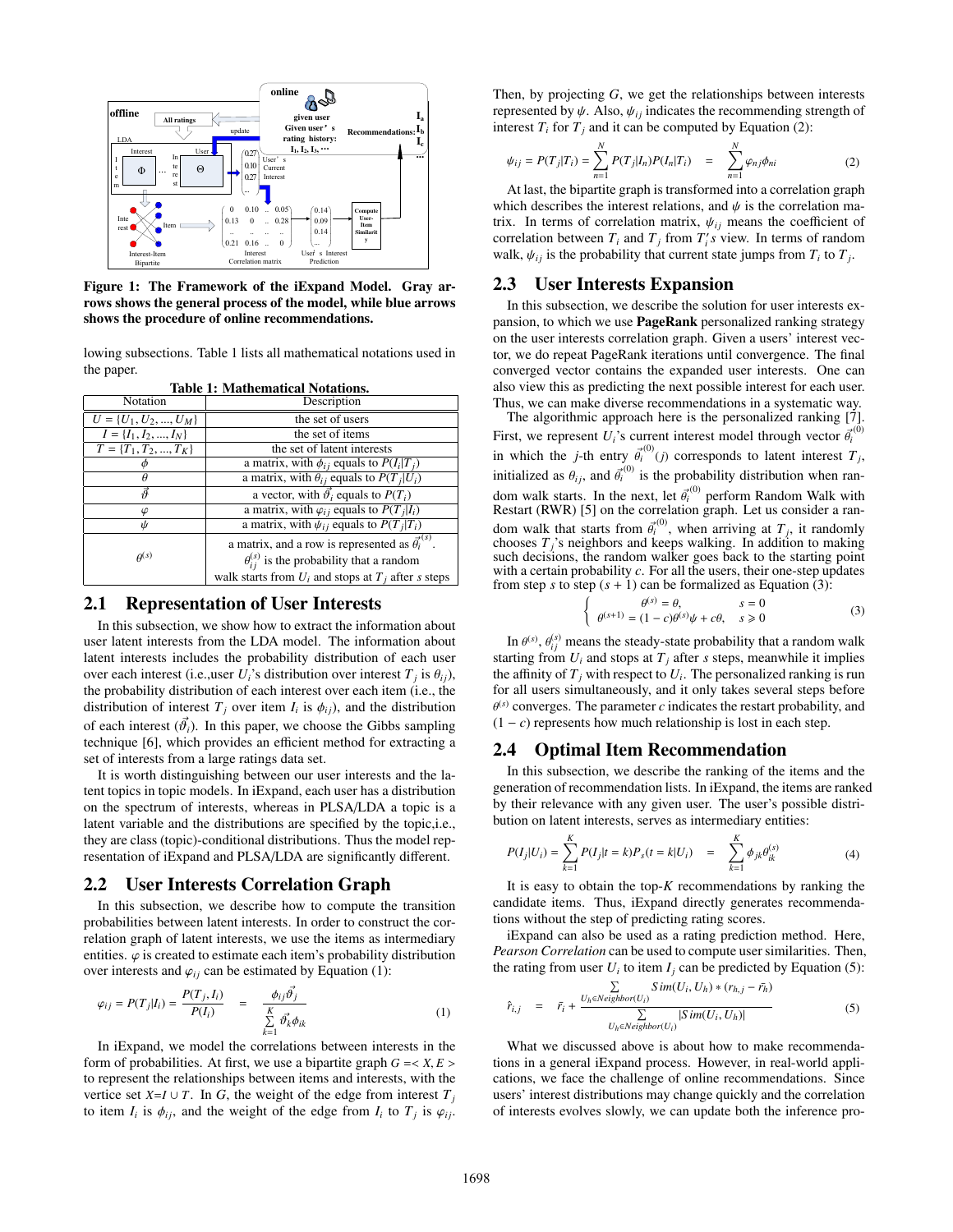cess and the correlation graph periodically offline, while renew the user's interests whenever he/she rates.

#### 2.5 Estimating the Parameters

In this subsection, we show the value selections for parameters: the hyperparameters  $\alpha$  and  $\beta$ , and interest number *K*. At first, we select values for  $\alpha$  and  $\beta$ . There are many ways for learning them, among which Minka's fixed-point iteration is widely used [10]. In iExpand, each step of iteration is formalized as Equation (6):

$$
\alpha^* \longleftarrow \frac{\alpha \sum\limits_{m=1}^{M} \sum\limits_{k=1}^{K} [\Psi(C_{mk}^{MK} + \alpha) - \Psi(\alpha)]}{K \sum\limits_{m=1}^{M} [\Psi(\sum\limits_{k=1}^{K} C_{mk}^{MK} + K\alpha) - \Psi(K\alpha)]},
$$
\n
$$
\beta^* \longleftarrow \frac{\beta \sum\limits_{k=1}^{K} \sum\limits_{n=1}^{N} [\Psi(C_{nk}^{NK} + \beta) - \Psi(\beta)]}{N \sum\limits_{k=1}^{K} [\Psi(\sum\limits_{n=1}^{N} C_{nk}^{NK} + N\beta) - \Psi(N\beta)]}
$$
\n(6)

Next, we choose the right value for the interest number *K*. Until now, one possible approach for setting this value is to compute the likelihood of the test data under different  $K$ , then the best one is chose by a grid search. In this paper, we refer to an approach named *Chib-style estimation* [9]. As the posterior probability depends on both  $\alpha$ ,  $\beta$  and  $K$ , we combine these factors together and propose a parameter learning algorithm, as shown in Algorithm 1.

| <b>Algorithm 1:</b> Estimating Parameters $(a,b)$                                   |  |  |  |  |
|-------------------------------------------------------------------------------------|--|--|--|--|
| <b>input</b> : a, the initial value of $\alpha$ ; b, the initial value of $\beta$ ; |  |  |  |  |
| <b>output:</b> the best values for $\alpha$ , $\beta$ and K                         |  |  |  |  |
| for all candidate $K$ do                                                            |  |  |  |  |
| Initialize $\alpha = a, \beta = b$ ;                                                |  |  |  |  |
| for $loop \leftarrow 1$ to MAX_LOOP do                                              |  |  |  |  |
| Gibbs sampling;                                                                     |  |  |  |  |
| Update $\alpha$ , $\beta$ by Equation 6;                                            |  |  |  |  |
| posterior= $log(Chib\text{-}style\;estimation(\alpha, \beta, K));$                  |  |  |  |  |
| Record the maximum posterior with its $\alpha$ , $\beta$ and K;                     |  |  |  |  |
| Return the best values for $\alpha$ , $\beta$ and K                                 |  |  |  |  |

## 2.6 Computational Complexity

In this subsection, we analyze the computational complexity issues for iExpand. Specifically, the time cost for the inference of LDA is  $O(M \cdot N \cdot K \cdot l)$ , where *l* is the iteration number of Gibbs sampling. The time cost of bipartite graph projection is  $O(N \cdot K^2)$ , and for random walk it is  $O(s \cdot M \cdot K^2)$ . Since  $K \ll M$  and  $K \ll N$ , the total computational complexity for general iExpand process is  $O(M \cdot N \cdot K \cdot l)$ . As in real-world applications, both the inference process and the correlation graph can be updated periodically offline, thus for online computing, we just need to run Gibbs sampling and personalized ranking or rating prediction for current user, both of which can be done efficiently.

## 3. EXPERIMENTAL RESULTS

In this section, we present the experimental results, and we demonstrate: (1) a performance comparison between iExpand and many other methods, (2) the understanding of interests and the expansion.

Data Sets. All the experiments were performed on two realworld data sets: MovieLens and Book-Crossing. The former one [1] contains 100, 000 ratings from 943 users for 1, 682 movies. In the latter one [12], we choose the most rated 996 users and their 91, 084 ratings on 1, 696 books. The split named as *x*-(100-*x*) means *x* percent ratings serve for training and the remaining ratings for test.

Benchmark Methods. For the ranking purpose, we compare iExpand with ItemRank [5],  $L^{\dagger}$ [3], as well as LDA and SVD. For

the rating purpose, we implemented the user based collaborative filtering (UCF) [8], RSVD [4], LDA and ItemRank [5].

Evaluation Metrics.We adopted *Degree of Agreement* (DOA) and *Hit Ratio* (HR) to evaluate the ranking accuracies. DOA measures the percentage of item pairs ranked in the correct order [5]. HR measures the ratio of the number of hits [11]. For the evaluation of the rating effectiveness, we choose the widely used *Mean Absolute Error* (MAE) and *Root Mean Squared Error* (RMSE).

Parameters selection. Before the performance comparison, we investigate the learning of two parameters: hyperparameters and the interest number. Here, the first 893 users in MovieLens are used as training data and the rest users for test, while For Book-Crossing the first 900 users are treated as training samples. Finally, the results of parameters selection are summarized in Table 2.

Table 2: Parameter settings.

| rabic 2: I aramcter scitnigs. |                |               |           |              |  |  |  |
|-------------------------------|----------------|---------------|-----------|--------------|--|--|--|
| Data set                      | $\alpha$       |               |           |              |  |  |  |
| MovieLens<br>Book-Crossing    | 0.001<br>0.017 | 0.08<br>0.237 | 300<br>50 | 1000<br>1000 |  |  |  |

In iExpand, there are two other parameters for personalized ranking: the restart probability *c* and the step *s*.In experiments, we let *c* lie in the range of [0, 1), and iExpand achieves best performance by just a few steps of random walk (less than 10 steps).

Performance Comparison. The performances of their recommendations are illustrated in Table 3. In terms of ranking, iExpand outperforms the other algorithms with a significant margin in each split. Another observation is that when the training set becomes larger and denser, the improvement made by iExpand compared to LDA becomes less obvious. The reason is that, when there are enough interactions between a user and the system, the user's preference has been decided and there will be no much difference from his current interest distribution to the next possible interest distribution. In terms of rating, iExpand performs best in the sparsest splits, while in general RSVD outperforms the other methods. On the sparse splits, the methods that can discover the indirect correlations (i.e., iExpand and ItemRank) get better results. While on the remaining splits, the rating oriented methods (i.e., RSVD and UCF) generally perform better. Another observation is that, the two types of evaluation metrics DOA/HR and MAE/RMSE lead to inconsistent judgements which have been discussed in previous works.

The Understanding of Interests and Interests Expansion. In the previous, we do not distinguish latent interests and explicit interests. The former is a latent factor extracted by topic model, while the latter is the one identified in the real world, and we use latent interests to simulate explicit interests. The researches on topic models have shown their one-to-one correspondence. The question is whether every latent interest has a real meaning for use in iExpand? To this end, we consider the first three latent interests extracted from the MovieLens data set. Table 4 lists the top-5 movies for each latent interest identified. As can be seen, all five movies in the first latent interest have the same genres which can be tagged as *Action*, *Adventure*, and *Fantasy* or they can be labeled "Harrison Ford"(and contain one mistake). While movie in the second column all fall into *Comedy* and *Drama*. However, there are several types of movie genres for the third one. After a closer look, we find that all of these movies are generally recognized as *classic* movies and they all have won more than one *Oscar* award. Another observation is that movie *S tar wars* is given high probability in both latent interests 1 and 3. This verifies that topic models can capture the multiple aspects of each movie, and each aspect can be resolved by other movies in the corresponding latent interest. The above analysis means that, even for collaborative filtering, every latent factor extracted by topic models still has a real meaning, although the in-